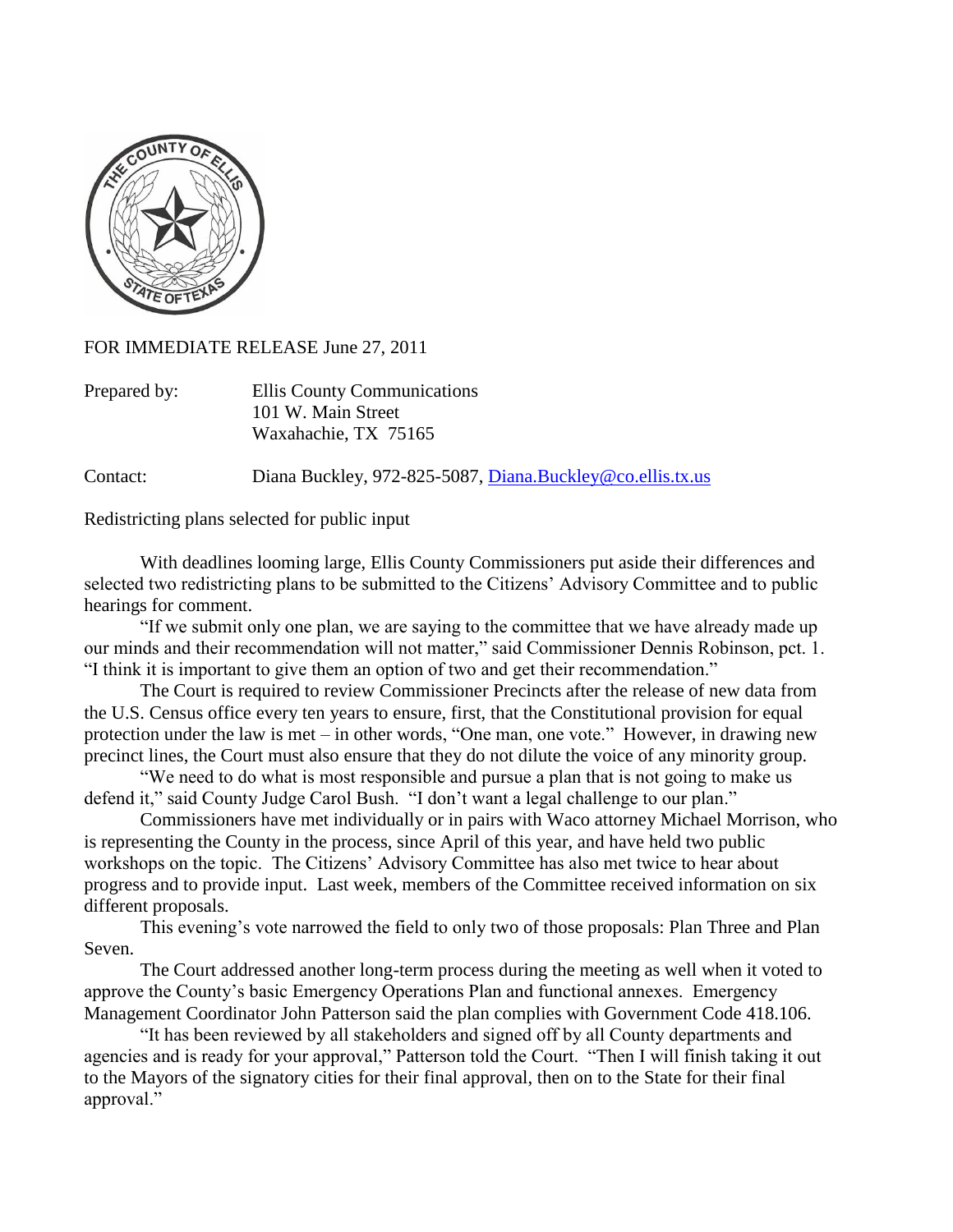A presentation was made by David Quin, Program Manager for the Public Power Pool  $(P^3)$ , updating the Court on the status of the County's electricity contract.

"Public Power Pool members have saved \$134 million against market rates since the program inception in 2002," Quin said. "Under the current contract, which began in 2009, members have saved over \$34 million against the benchmark rate, which is the price available on the day the contract was initiated."

Quin noted the organization uses a sophisticated procedure to "hedge" the purchase of power and divides its members into 26 sub-pools based on how the organizations use energy.

"Street lights are grouped together, for instance, so we can get the lowest price possible," he said. "All the jails go into another pool – jails use energy in a very distinct way, 24-hour flat usage. So we group them together and that way we can find additional savings."

Quin's charts show that Ellis County currently pays approximately 6.6 cents per kilowatt hour for its electricity, which is slightly lower than the pool average.

In the June 13 meeting of the Commissioners' Court, Commissioners approved the purchase of electricity from Texzon, the lowest bidder in a recent request for quotes on the utility.

A discussion-only item focused on the safety practices of the Ellis County Commissioner Precincts, with an emphasis on the consistent use of personal protective equipment such as hard hats, safety glasses, safety vests, and steel-toed boots or shoes.

"We have an obligation to provide a safe working environment for our workers," said Bush. "We have taken steps to do that, and one of the steps is ensuring that our precinct workers are abiding by the rules we have set up for them."

Commissioner Bill Dodson, pct. 2, agreed. "I agree with you one hundred percent that the county needs a safety policy. I think it should be across the board, all the different departments. It has to be pushed from the top down."

Bush noted that the county has been working with safety professionals at the Texas Association of Counties to educate employees and improve safety, including participating in recent safety surveys.

"One of the things we were commended on in our safety survey was that every man has a hard hat," said Commissioner Heath Sims, pct. 3, noting he requires the use of a hard hat in any situation where employees are working with hazards overhead, such as tree trimming or work under bridges.

In other business, Commissioners:

- Granted a one-time variance from County of Ellis Rules, Regulations and Specifications for Subdivisions and Manufactured Homes relating to the requirement of 300' road frontage for a private water well with an on-site-sewage facility in precinct 2;
- Granted a one-time variance from County of Ellis Rules, Regulations and Specifications for Subdivisions and Manufactured Homes relating to the 150' road frontage requirement and a variance relating to the one-acre-per-lot requirement for a single piece of property in precinct 4;
- Declared as salvage for disposal over 100 used tires located at Sheriff's Station Two, with Interim Purchasing Agent Hannah McCleary stating she would sell the tires for \$3 each;
- Took no action on a proposal to authorize a property owner to install a gate on a roadway;